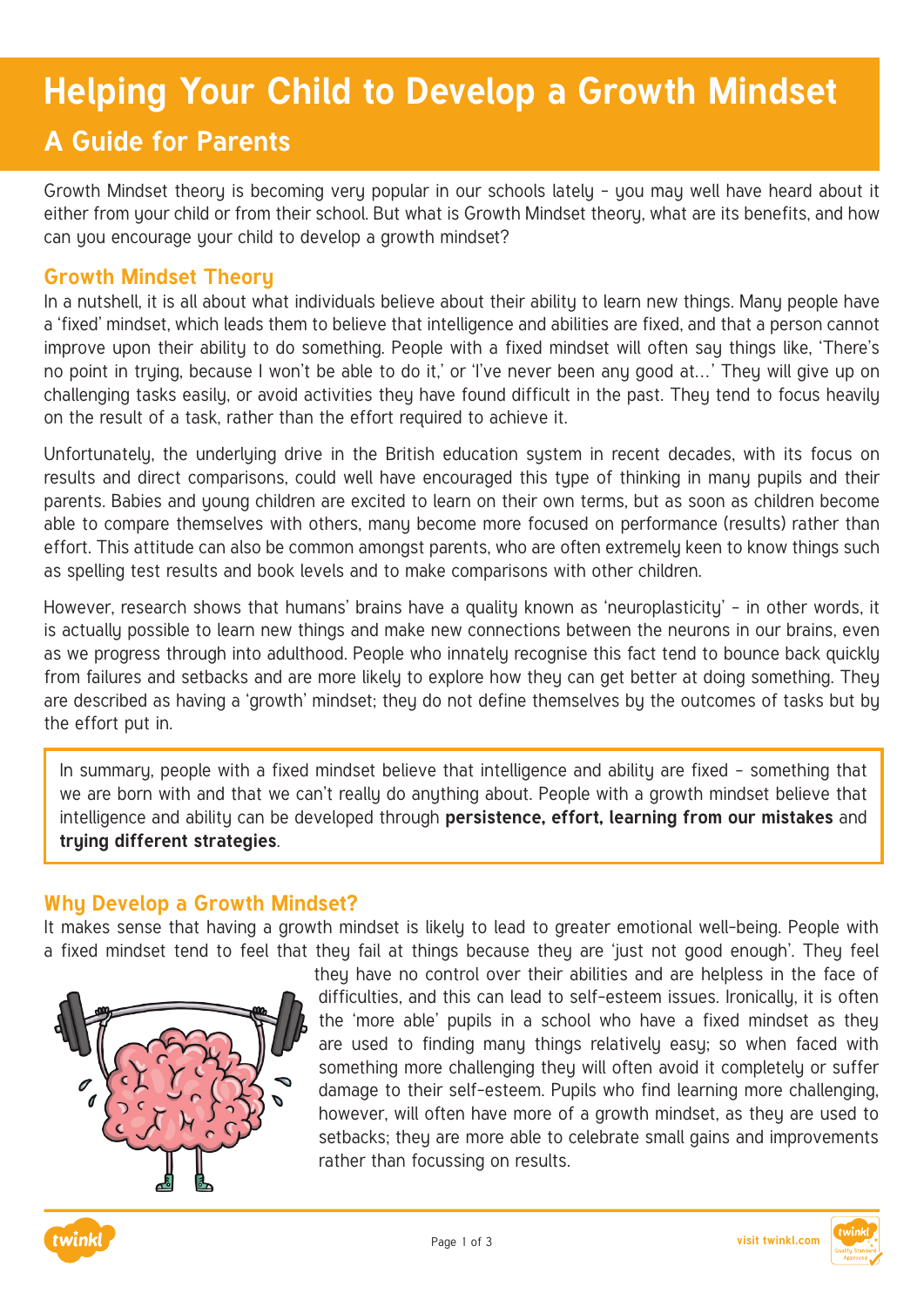### **Growth Mindset in Schools**

Many schools now are using growth mindset theory in their everyday interactions with pupils. They encourage them to use setbacks and difficulties to motivate them; theu celebrate effort rather than results and encourage pupils to accept challenges with a sense of achievement for trying. Schools find that this makes pupils more

Examples of some things schools may do are:

- Change their reward system so that things such as effort and attitude are rewarded rather than results.
- Change the language they use when speaking to children: 'You tried really hard with your tables test, well done', rather than 'ten out of ten – well done, you're a brilliant mathematician'.
- Encourage children to choose their own level of challenge in lessons, rather than having one worksheet for this group and another for that one.

#### **Helping Your Child Develop a Growth Mindset**

Clearly, it will be beneficial for children if these messages are also being reinforced at home. Try these simple strategies:

- **• Set high expectations.** Tempting though it may be to say, 'never mind, try the easier one', this approach doesn't nurture self-esteem. By expecting your child to try something more challenging, you are showing them that you believe they can do it.
- **• Don't be afraid to criticise your child supportively.** Teach your child to see criticism as useful feedback on how to improve. Remind them that it is always the 'mean' judges on reality shows whose criticism means the most to the contestants!
- **Don't do everything for your child** (at an age-appropriate level). If you do everything for them, you are simply telling them that you think you can do it better, and that they are not good enough.
- **• Encourage resilience and 'stickability'**, even when something is tough. It's helpful to talk to children in terms of 'growing their brains' – when something is at its most challenging for them, that is when their brains are making lots of new connections. Encourage them to see that struggling is a sign of learning, not of failure.
- **• Celebrate mistakes.** Children should not be made to feel ashamed of mistakes since mistakes can help us to learn. If in doubt, look online for examples of famous sports people, inventors and other well-known people who struggled with errors, setbacks and failures before achieving their goals.
- **• Whilst looking at these famous people, find out about their approach to effort.** Many people who have achieved great things have also talked at length about the hard work, effort and persistence they have put in, in order to achieve their goals. The modern 'reality-show' approach to fame can persuade children that results can be achieved through little effort; but truly successful people, who have worked hard to achieve their goals, are far better role models.
- **• Think about how you talk to, question and praise your child.** Try swapping the following phrases with some alternatives: